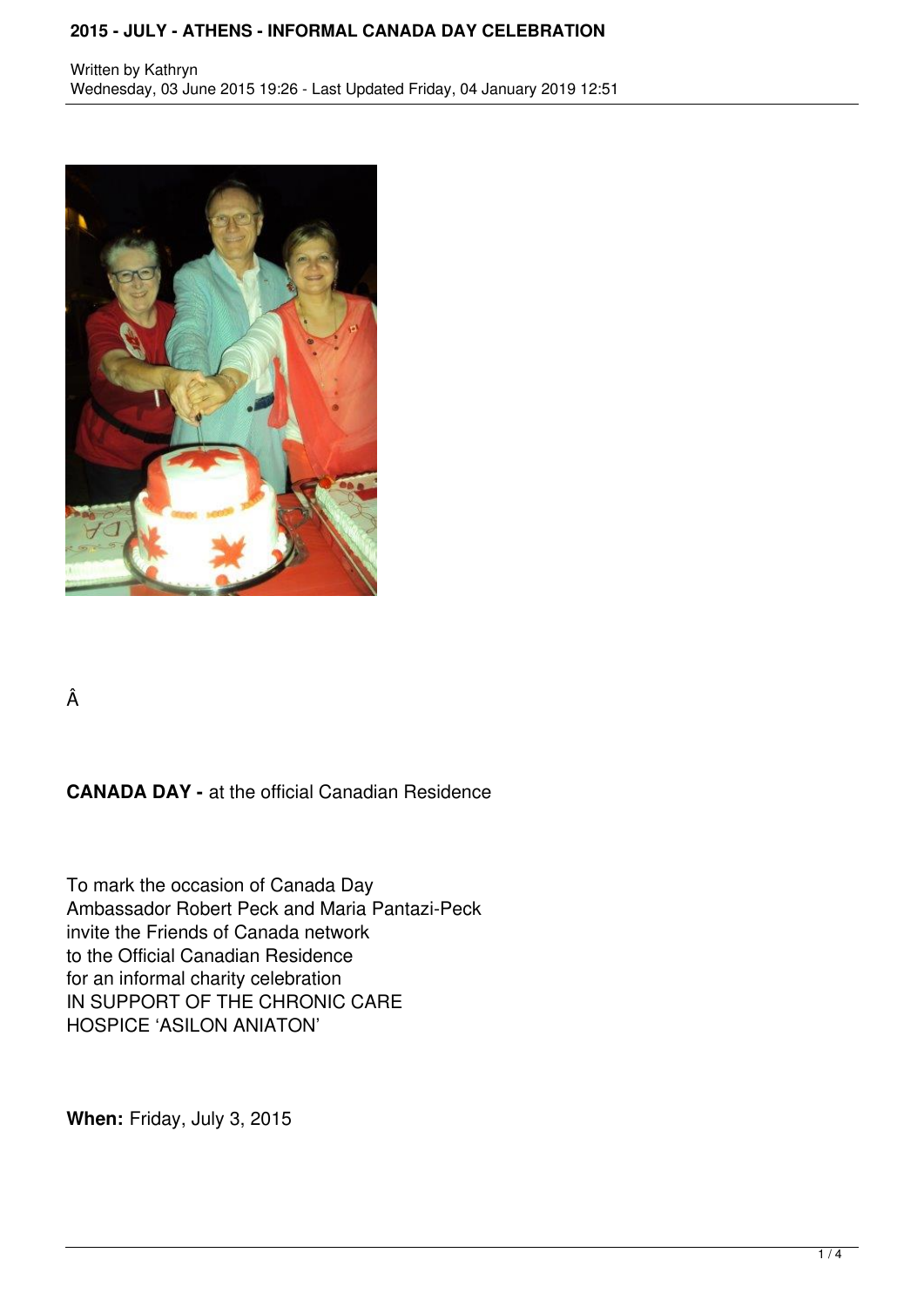**Time:** 19:00 – 22:00 **Where:** Official Canadian Residence, Athens **Guests:** All nations welcome **Entrance:** Suggested donation for 'Asilon Aniaton': 10 euro each for a hamburger, salad, dessert and a drink **Dress:** BBQ casual **RSVP:** REQUIRED, limited spots – so email your name/mobile phone number/full names of your guests to [emailÂÂÂÂÂ protected] ASAP – deadline Friday, June 26 *(Note: Entrance requires pre-registration/ID)* **Seating:** No pre-booking of tables, soÂÂÂÂÂ informal first-come-first-served/seated **Organisers:** The Em[bassy of Canada in partic](/cdn-cgi/l/email-protection#6c1e1f1a1c420f192c0b010d0500420f0301)ipation with Friends of Canada *Many surprises promised!*

*UPDATE: To mark the occasion of Canada Day, Ambassador Robert Peck and Maria Pantazi-Peck invited the Friends of Canada network to the Official Canadian Residence in Athens for an informal charity celebration in support of the chronic care hospice 'Asilon Aniaton'. More than 200 guests enjoyed the hamburgers – including those expertly grilled by Ambassador Peck – as well as the potato salad, drinks, and Canada Cakes. Other surprises included: free door prizes, a raffle, a rummage sale, a DIY Canadian Photo Booth, a magician, gorgeous models serving beer and Canadian oldies-but-goodies music.*

*The mood dampened when it was time to say 'goodbye' to the ambassadorial couple (Ambassador Peck will be replaced by Ambassador Keith Morrill in October), as Friends of Canada coordinator, Kathryn Lukey-Coutsocostas, presented them with a farewell gift. But everyone left on a high note because approximately 5,000 euros – including a donation of 2,000 euro from Eldorado Gold – was raised for the 'Asilon Aniaton'.*

*Friends of Canada –with the Canadian embassy - wish to thank (in alphabetical order):*

*EVENT SPONSORS:ÂÂÂÂ* 

*Andreadis AudioVisual; Broil King; Butcher Shop Online; Coca-Cola; General Gas; McCain; XK Rental; Αθηναϊκή Ζυθοποιία – Athenian Brewery: Amstel – Heineken – ΑΛΦΑ; ΙΙΕΚ Etoile by Les Chefs*

*RAFFLE PRIZE DONORS, alphabetically:*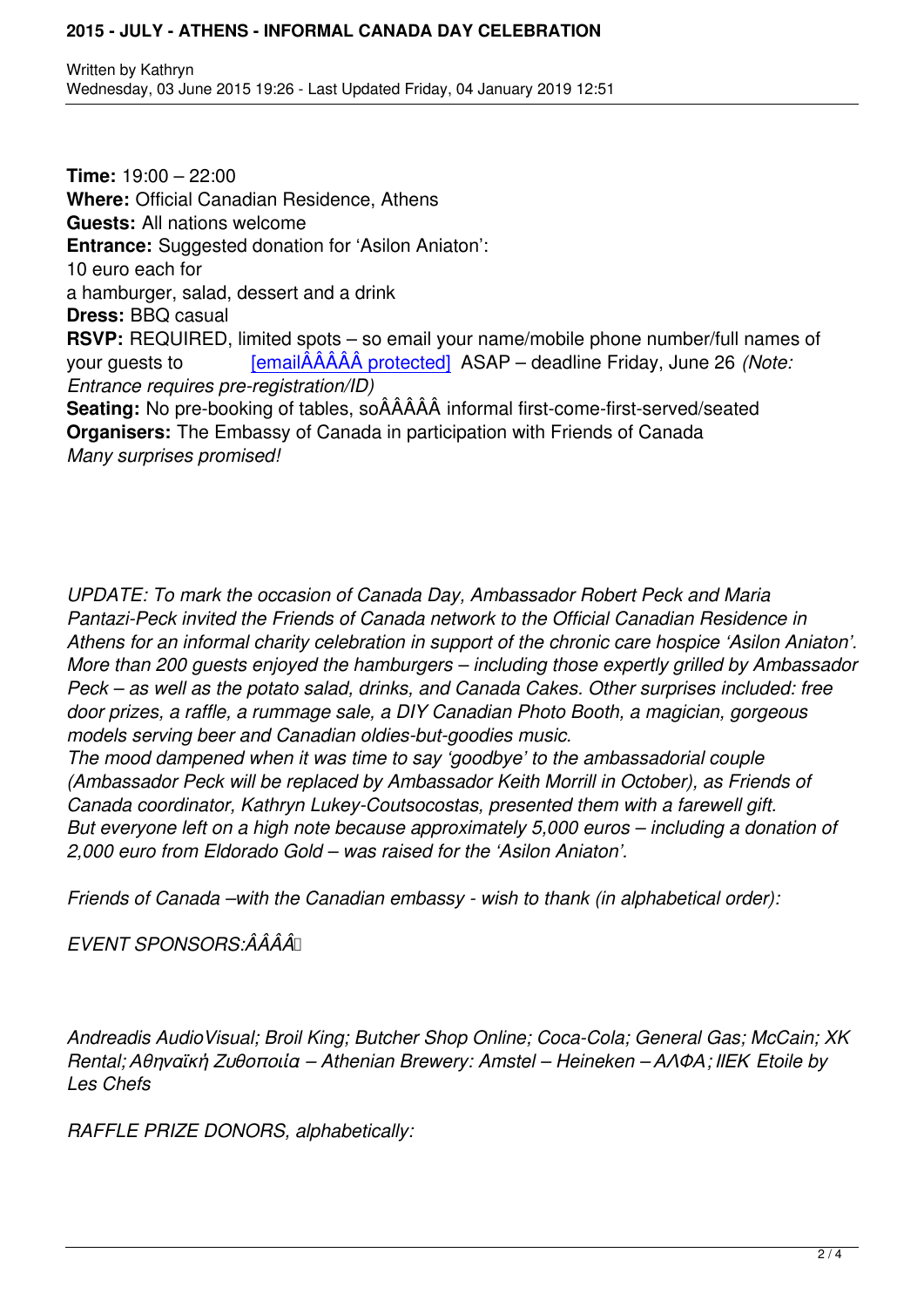*-Buffet dinner for two at the Byzantino restaurant at the Athens Hilton*

*-Lunch for two persons at the Estiatorio MILOS at the Athens Hilton*

*-Manicure and pedicure at Hair Salon Beautique*

*-Overnight stay with breakfast for two persons at the Grande Bretagne Hotel*

*-Overnight stay with breakfast for two persons at the King George Hotel*

*-Shampoo, therapy, cut and blow dry at Hair Salon Beautique (by Salon Art Director Konstantinos Sklavenitis)*

*-Yolenis' Mediterranean food basket*

*DOOR PRIZE DONORS, alphabetically:*

*-A biomagnetic rehabilitation session for beauty and health with PAP-IMI therapy (5) – Karabatsou Clinic – https://www.facebook.com/natasa.kara.796?fref=ts* 

*-A bottle of Canadian blueberry wine (2) – Euroear Hearing Aids – www.euroear.eu* 

*-A bottle of Canadian ice wine – Euroear Hearing Aids – www.euroear.eu*

*-A bottle of fine whit[e wine](https://www.facebook.com/natasa.kara.796?fref=ts) ''[Petit Chablis](https://www.facebook.com/natasa.kara.796?fref=ts)'' [\(5\) – BON APPETIT – https://w](https://www.facebook.com/natasa.kara.796?fref=ts)ww.facebook.com/pa ges/Bon-Appetit/643993322412307?ref=hl* 

*-A bottle of maple syrup (2) – Euroear Hearing Aids – w[ww.euroear.eu](http://www.euroear.eu)*

*-Canadian grab bag (13) – Canadian embassy – www.athens.gc[.ca](https://www.facebook.com/pages/Bon-Appetit/643993322412307?ref=hl)* 

*[-Canadian passport cases \(4\) – Canadian em](https://www.facebook.com/pages/Bon-Appetit/643993322412307?ref=hl)bassy – www.athens.gc.ca*

*-Dinner for two – Neo Elleniko restaurant – http://ww[w.athinorama.gr/re](http://www.euroear.eu)staurants/data/places/? id=5004071* 

*-A one-year directory listing & three-month banne[r on](http://www.athens.gc.ca%20) [XpatAthens.com –](http://www.athens.gc.ca) XpatAthens.com – w ww.xpatathens.com* 

*[-A one-year s](http://www.athinorama.gr/restaurants/data/places/?id=5004071)ubscription to the print version [of Athens Insider \(10\) – --Athens Insider –](http://www.athinorama.gr/restaurants/data/places/?id=5004071) www.insider-magazine.gr* 

*[-A pot of Foie Gras \(5](http://www.xpatathens.com)) – BON APPETIT – https://www.facebook.com/pages/Bon-Appetit/64[39](http://www.xpatathens.com) 93322412307?ref=hl* 

*-A scale and polish treatment (2) – Skourasdent dental clinic – www.skourasdent.gr* 

*-A sixty-minute massage therapy session ([3\) – Fokas Wellness Centre – http://fokaswellness.c](https://www.facebook.com/pages/Bon-Appetit/643993322412307?ref=hl) [om/](https://www.facebook.com/pages/Bon-Appetit/643993322412307?ref=hl)* 

*-A smile-design consultation on teeth alignment & a whitening t[reatment – Skourasde](http://www.skourasdent.gr)nt dental clinic – www.skourasdent.gr* 

*[-A thr](http://fokaswellness.com/)ee-night stay for two at the Paradise Hotel, Alonissos (during Septe[mber, 2015\) –](http://fokaswellness.com/) Paradise hotel, Alonissos – www.paradise-hotel.gr* 

*-Two tic[kets to see Eleftheria](http://www.skourasdent.gr%20) Arvanitaki on July 15th at the Veakeio Theatre – Bill Vardas Property Manager – http://www.bvpm.gr/*

*-A Yves Rocher facial (10) – [Yves Rocher, Greece –](http://www.paradise-hotel.gr%20) www.yvesrocher.gr*

*FAREWELL GIFT D[ONOR:](http://www.bvpm.gr/)*

*-A 'Dance your dreams' print – Artist Lila Koufopoulou – https://www.facebook.com/lila.koufopo*